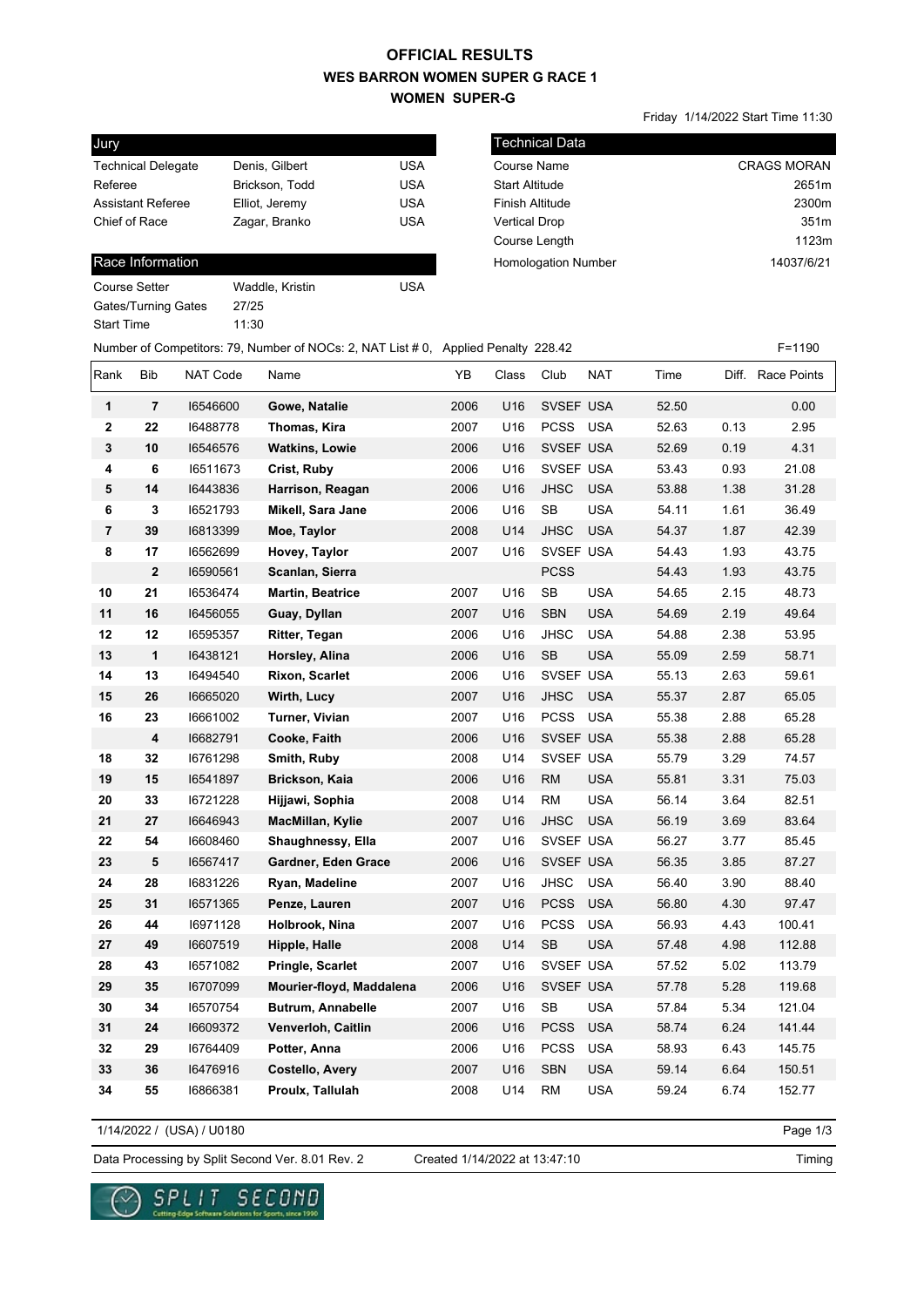## **WES BARRON WOMEN SUPER G RACE 1 WOMEN SUPER-G OFFICIAL RESULTS**

Friday 1/14/2022 Start Time 11:30

| Rank | <b>Bib</b> | <b>NAT Code</b>               | Name                     | YB   | Class | Club             | NAT        | Time    |       | Diff. Race Points |
|------|------------|-------------------------------|--------------------------|------|-------|------------------|------------|---------|-------|-------------------|
| 35   | 56         | 16762393                      | Leslie, Josie            | 2008 | U14   | MWSC USA         |            | 59.25   | 6.75  | 153.00            |
| 36   | 38         | 16622860                      | <b>Bruno, Cecelia</b>    | 2007 | U16   | <b>JHSC</b>      | <b>USA</b> | 59.28   | 6.78  | 153.68            |
| 37   | 60         | 16666058                      | Steinberg, Lily          | 2008 | U14   | <b>JHSC</b>      | <b>USA</b> | 59.30   | 6.80  | 154.13            |
| 38   | 64         | 16684822                      | Dressen, Ella            | 2008 | U14   | <b>SBN</b>       | <b>USA</b> | 59.49   | 6.99  | 158.44            |
| 39   | 57         | 16723198                      | Witherite, Dylan         | 2008 | U14   | <b>JHSC</b>      | <b>USA</b> | 59.84   | 7.34  | 166.37            |
| 40   | 42         | 16666012                      | Steinberg, Ella          | 2007 | U16   | <b>JHSC</b>      | <b>USA</b> | 1:00.12 | 7.62  | 172.72            |
| 41   | 59         | 16831913                      | Rothwell, Winter         | 2008 | U14   | <b>PCSS</b>      | <b>USA</b> | 1:00.34 | 7.84  | 177.71            |
| 42   | 50         | 16595190                      | Owens, Callie            | 2007 | U16   | <b>JHSC</b>      | <b>USA</b> | 1:00.39 | 7.89  | 178.84            |
| 43   | 62         | 16713852                      | Gallagher, Keira         | 2008 | U14   | <b>PCSS</b>      | <b>USA</b> | 1:00.42 | 7.92  | 179.52            |
| 44   | 25         | 16576278                      | Hoopes, Faith            | 2006 | U16   | ${\sf SB}$       | <b>USA</b> | 1:00.45 | 7.95  | 180.20            |
| 45   | 72         | 16911001                      | Feltl, Micaela           | 2004 | U18   | <b>SBN</b>       | <b>USA</b> | 1:00.54 | 8.04  | 182.24            |
| 46   | 46         | 16587743                      | Preston, Sonja           | 2007 | U16   | <b>PCSS</b>      | <b>USA</b> | 1:00.56 | 8.06  | 182.69            |
| 47   | 58         | 16708861                      | Wilson, Cayenne          | 2008 | U14   | <b>PCSS</b>      | <b>USA</b> | 1:00.67 | 8.17  | 185.19            |
| 48   | 63         | 16502943                      | <b>Mannelin, Kirsten</b> | 2007 | U16   | <b>RM</b>        | <b>USA</b> | 1:01.02 | 8.52  | 193.12            |
| 49   | 19         | 16644480                      | Leveratto, Sofia         | 2006 | U16   | <b>SB</b>        | <b>USA</b> | 1:01.89 | 9.39  | 212.84            |
| 50   | 66         | 16852373                      | Oakey, Aubrey            | 2007 | U16   | <b>BBSEF USA</b> |            | 1:02.21 | 9.71  | 220.09            |
| 51   | 70         | 16620569                      | Huckabone, Emma          | 2007 | U16   | <b>PCSS</b>      | <b>USA</b> | 1:02.26 | 9.76  | 221.23            |
| 52   | 61         | 16628921                      | Boehner, Morgan          | 2007 | U16   | <b>SB</b>        | <b>USA</b> | 1:02.69 | 10.19 | 230.97            |
| 53   | 30         | 16861725                      | Perl, Nicole             | 2005 | U18   | <b>BBSEF USA</b> |            | 1:02.93 | 10.43 | 236.41            |
| 54   | 73         | 16631582                      | Hall, Greta              | 2008 | U14   | <b>BBSEF USA</b> |            | 1:03.35 | 10.85 | 245.93            |
| 55   | 78         | 16780373                      | Pehrson, Ruby            | 2007 | U16   | <b>BR</b>        | <b>USA</b> | 1:03.47 | 10.97 | 248.65            |
| 56   | 67         | 16611803                      | Huntsman, Alyssa         | 2008 | U14   | SVSEF USA        |            | 1:03.61 | 11.11 | 251.83            |
| 57   | 69         | 17059096                      | <b>Campbell, Delaney</b> | 2007 | U16   | MWSC USA         |            | 1:03.65 | 11.15 | 252.73            |
| 58   | 79         | 17046755                      | Selznick, Amilia         | 2007 | U16   | SVSEF USA        |            | 1:03.92 | 11.42 | 258.85            |
| 59   | 65         | 16867770                      | Mackay, Elizabeth        | 2007 | U16   | SB               | <b>USA</b> | 1:04.22 | 11.72 | 265.65            |
| 60   | 75         | 16922169                      | Pruzan, Neve             | 2008 | U14   | JHSC             | <b>USA</b> | 1:05.59 | 13.09 | 296.71            |
| 61   | 71         | 16907216                      | Sell, Ashley             | 2008 | U14   | <b>PCSS</b>      | <b>USA</b> | 1:06.08 | 13.58 | 307.81            |
| 62   | 48         | 16811161                      | Paulson, Caroline        | 2006 | U16   | SOL              | <b>USA</b> | 1:06.68 | 14.18 | 321.41            |
| 63   | 74         | 16740220                      | Pagano, Mia              | 2008 | U14   | <b>SBN</b>       | <b>USA</b> | 1:07.23 | 14.73 | 333.88            |
| 64   | 68         | 16646870                      | Morasch, Aibhlinn        | 2008 | U14   | <b>PCSS</b>      | <b>USA</b> | 1:09.46 | 16.96 | 384.43            |
|      |            |                               |                          |      |       |                  |            |         |       |                   |
|      |            | <b>NOT PERMITTED TO START</b> |                          |      |       |                  |            |         |       |                   |

|    | DID NOT START: 1 competitor    |                         |      |                 |                  |            |
|----|--------------------------------|-------------------------|------|-----------------|------------------|------------|
| 76 | 16999258                       | Krugh, Julia            | 2008 | U14             | JHSC USA         |            |
|    |                                |                         |      |                 |                  |            |
|    | DID NOT FINISH: 14 competitors |                         |      |                 |                  |            |
| 77 | 16503478                       | Railsback, Aurora       | 2007 | U16             | <b>BR</b>        | <b>USA</b> |
| 53 | 16830016                       | Jones, Campbell         | 2007 | U <sub>16</sub> | <b>SBN</b>       | <b>USA</b> |
| 52 | 16963972                       | Lawrence, Macy          | 2008 | U14             | PCSS USA         |            |
| 51 | X6855532                       | <b>Swift, Amelie</b>    | 2008 | U14             | <b>PCSS</b>      |            |
| 47 | 16555426                       | Umble, Jenna            | 2007 | U16             | <b>SB</b>        | <b>USA</b> |
| 45 | 16937622                       | Petrisko, Savannah      | 2007 | U <sub>16</sub> | PCSS USA         |            |
| 41 | 17021265                       | <b>Wells, Mackenzie</b> | 2006 | U16             | <b>BBSEF USA</b> |            |
| 40 | 16740215                       | Pagano, Emma            | 2005 | U18             | <b>SBN</b>       | <b>USA</b> |
|    |                                |                         |      |                 |                  |            |

1/14/2022 / (USA) / U0180

 $\infty$ 

Created 1/14/2022 at 13:47:10

Page 2/3